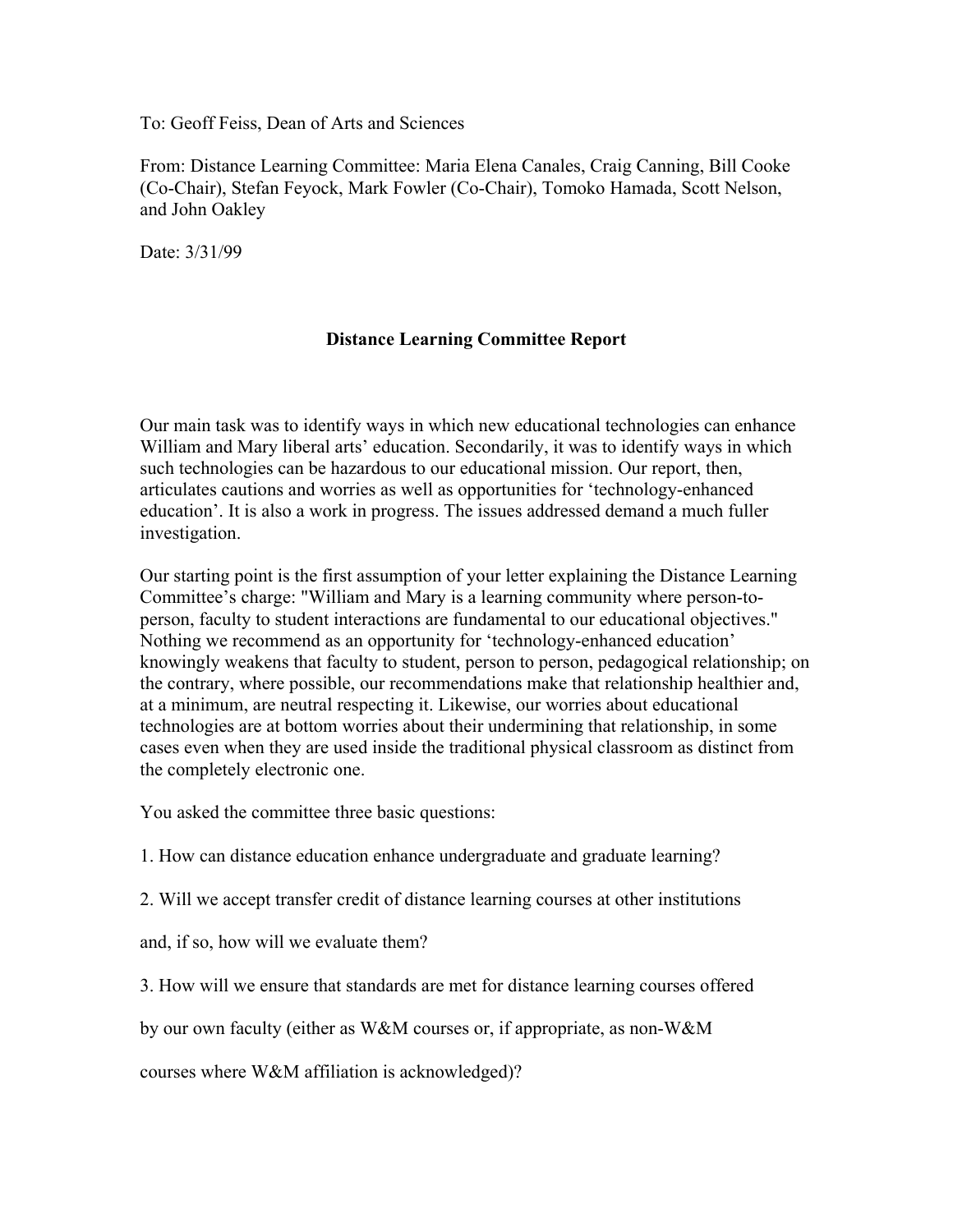Below we take up these questions with the understanding that our commitment to the 'person-to-person' model of teaching frames our entire discussion:

# **Question 1: How can distance education enhance undergraduate**

## **and graduate learning?**

We believe that educational technology can enhance undergraduate education in essentially four ways. In all four, the educational technology acts to ease and enhance access to knowledge-sources or 'learning experiences' unavailable or less available in the setting of the traditional in-class or face to face course. Yet in all four the technology has the potential to function smoothly in that setting, enriching rather than displacing or disrupting it.

> 1. Accessing Otherwise Inaccessible Material; Performing Otherwise Impracticable Experiments:

Appropriate educational technology can connect individual students up to material previously inaccessible and/or significantly broaden the spectrum of experimental projects open to them.

Accessing Material: Access can be extended through digitized images viewable on the net. Digitized images *per se* have educational advantages. For instance, they have the edge over slides of permitting easy blow-ups of image details for closer inspection, and eventually they should replace slides across the arts and sciences. On the net, though, they have further virtues. Here they can render electronically accessible images of places and artworks which otherwise would be too physically distant and/or too restricted by security rules for viewing by students. Currently, for instance, there is a site originating from the Beazley Archive in Oxford which displays previously unavailable images of over a thousand ancient Greek vases, enabling scholars to survey at a single source the development of a specific Greek style or school. Only recognized scholars, not students, may normally utilize this resource. With Oxford's permission, however, such scholars can make these images available to their students on PC's or through classroom educational technology. For W&M and other students, this is the sole point of entry into this unique Beazley Archive collection.

Extending the Range of Experimental Projects: Web-based services make practicable for W&M science students experimental projects which previously would only have been possibilities for students at large Engineering Schools. Students build, for instance, electronic projects requiring the fabrication of printed circuit boards and the surface mounting of components. Web based outsourcing enables students to design such boards and have vendors fabricate them in less than two days. Web based vendors also make possible photolithography for our undergraduates.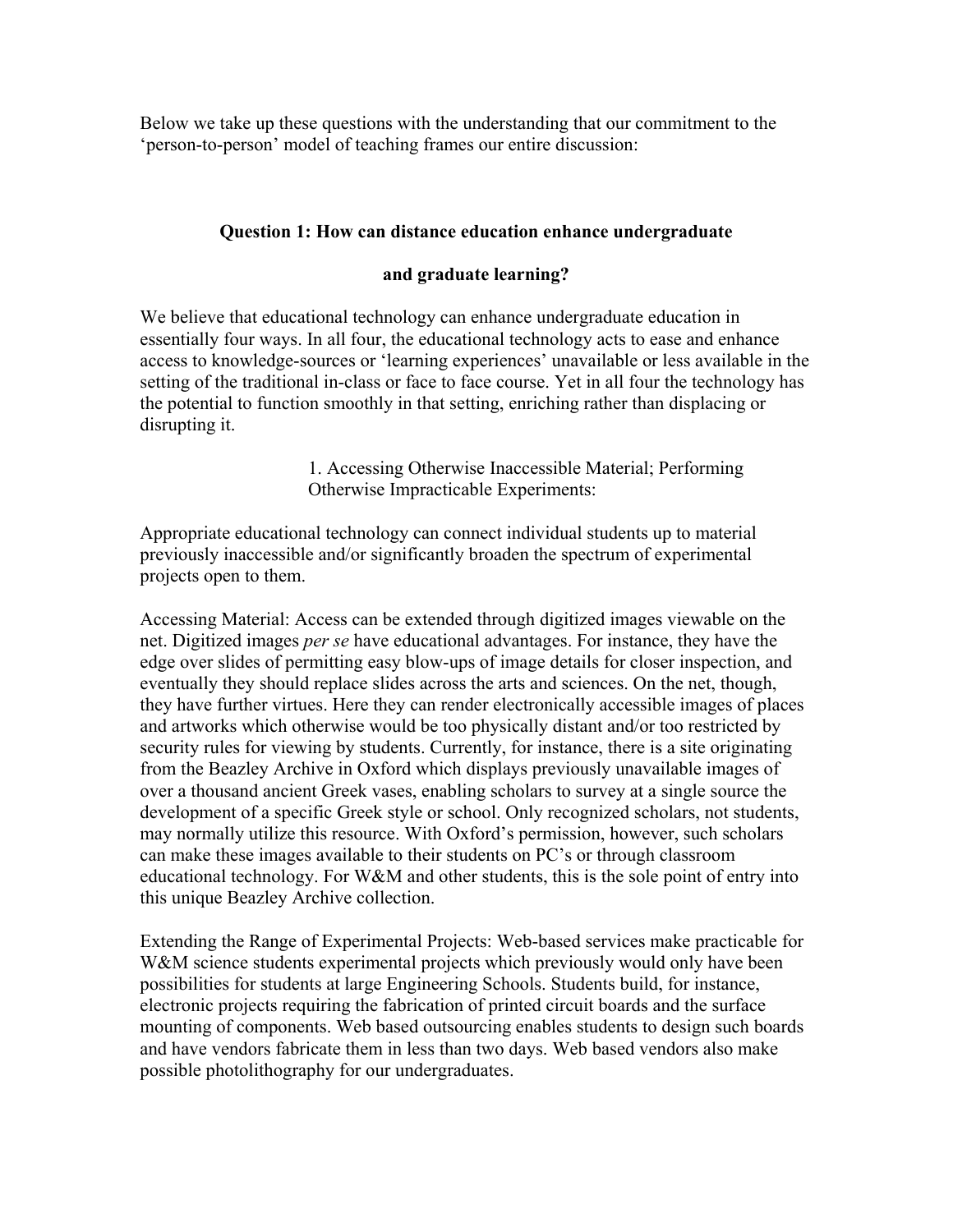## 2. Ideal of Independent Learner:

In distance-learning literature, a certain notion of the 'independent learner' is pervasive. Here 'independent learning' means giving students full or much fuller control over the pace, time and place of their learning. This spatial-temporal independence, however, is often (but not always) accompanied by a near-complete student knowledge dependency where the 'distant' teacher remains the principal or sole source of knowledge and authority, and the on-line course proceeds according to his/her pre-set lesson plan.

The W&M concept of the Independent Learner is altogether different. Its focus isn't on spatial-temporal independence but on intellectual independence or on 'nurturing the skills and habits of independent inquiry'.

Properly used, educational technology can help cultivate the practice of independent inquiry by markedly reducing students' exclusive reliance on their instructors as sources of knowledge, expertise, critical feedback and experience. It can place students in comparatively easy contact with scholars from across the country and around the world whose specialized knowledge, interpretative perspectives, or theoretical positions and insights could certainly enrich and might instructively diverge from those of their professor. Thus, it can open the classroom to a wider range of informed but diverse opinion and foster more constructive wide-ranging intellectual debate. Moreover, it can offer these students the opportunity to have these 'distant' scholars give them critical feedback on their own work in a relatively short period of time. Analogous opportunities are opened for critical feedback from 'distant' students taking similar classes elsewhere and having similar intellectual interests or projects.

For a concrete example of how educational technology can further intellectual independence, consider Scott Nelson's freshman seminar on Antebellum Richmond: "The students submitted their work on disk. They were traditional papers in some respects, though each student chose a 'site' to examine sources at Swem (*The Richmond Dispatch*, Tredegar iron works). (Scott) converted the papers on HTML and then sent out a request for comments from faculty on 2 listservs—H-South and VA-Hist. The students got comments from dozens of folks all over the world, some about sources, some about writing, some praising research. The  $2<sup>nd</sup>$  and final drafts were also distributed the same way. To prevent the possibility of students elsewhere plagiarizing the site for their own papers, (Scott) removed the footnotes. One student had her paper published later by the *Civil War Roundtable of New Jersey*."

3. The Ideal of the Collaborative Researcher:

At W&M, the ideal of collaborative inquiry is as central as the ideal of independent inquiry. Few research projects today can be carried out without collaboration among inquirers, whether it be within or across disciplines, among campus colleagues or nationally or internationally with colleagues scattered around the globe. Our educational goal is to help students prepare for such extensive 'at a distance' collaborative work, and properly used educational technology can do much to facilitate this. Indeed, some of this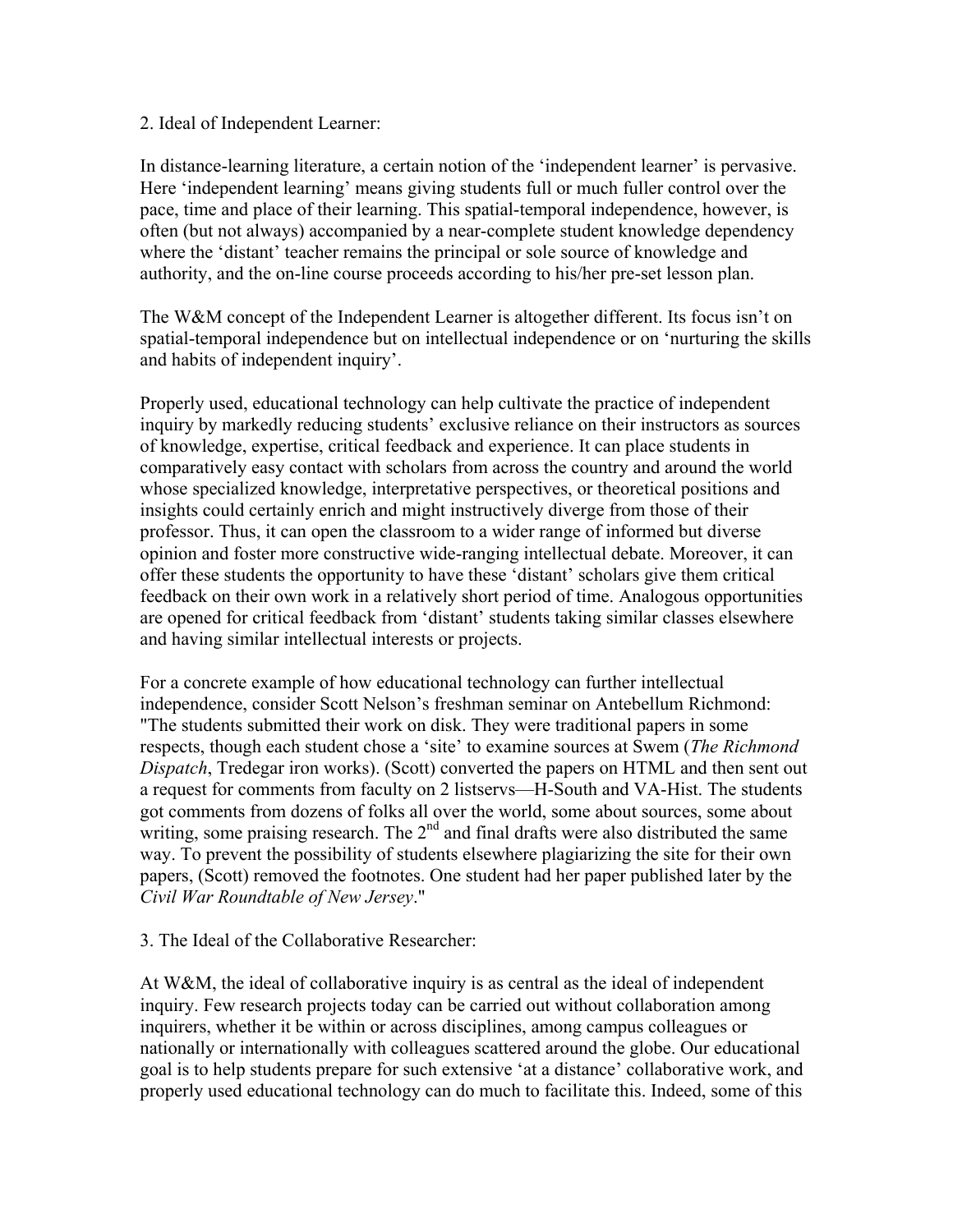technology is essential to this task simply because it is essential to the ease of 'at a distance' communication required for modern collaborative research.

How such technology makes possible such collaboration is already evident from the types of electronic communication among inquirers described under **question 2**.

Another outstanding example can be drawn from existing W&M courses:

*Classroom Across the Pacific: Information Technology and Global Culture*  (Anthropology 350/International Studies 390) is taught jointly via the Internet by Tomoko Hamada at W&M and Visiting Instructor Gretchen Schoel at Keio University in Japan. Students in the course are organized into seven teams of two to four students per team, with each team including one or two students from each university. (In some cases Keio students have already worked together in the Keio University summer program.) The course is driven by the collaborative research of these cross-cultural teams which meet on-line weekly in a regularly scheduled Internet video conference to discuss their research projects. Students work in real time using audio, visual, and 'chat' functions of Microsoft NetMeeting, which is installed on all student and faculty computers. Outside of class, students continually communicate informally using chat, E-mail and video conferences, and by exchanging work through the Internet. Among the joint research projects students have pursued are "The Globalization of Oriental Medicine", "The Internet and Changing Concepts of Violence", "Digitalized Evangelism", and "Globalization and Its Impact on Rap and Other Popular Music".

Turning to an example of collaboration in the Natural Sciences, one of Bill Cooke's Physics Honors students has established an on-line relationship with groups doing similar physics projects at Harvard and Cornell. People in those groups have assisted with the design and characterization of his 'laser-tweezer' apparatus. Conceivably, a collaborative publication will result.

## 4. The Goal of Diversity Education

W&M strives to increase its students' understanding and appreciation of diversity along the dimensions of ethnicity, gender, sexual orientation, age, culture, etc. Student experiences both inside and outside the classroom are crucial for diversity education but W&M is handicapped in its efforts in this direction by the comparative homogeneity of its student body and physical isolation of its campus. Study Abroad programs are a vitally important way to help offset this but by themselves are inadequate for several reasons. If more W&M students are to dialogue with people with diverse backgrounds and outlooks, educational technology will have to electronically link them to such people.

In theory, most classes could create such electronic links by providing the technology and course assignments required for the kinds of interactions depicted under **questions 1, 2 and 3**. Beyond this, though, educational technology classes can be specifically tailored for diversity education.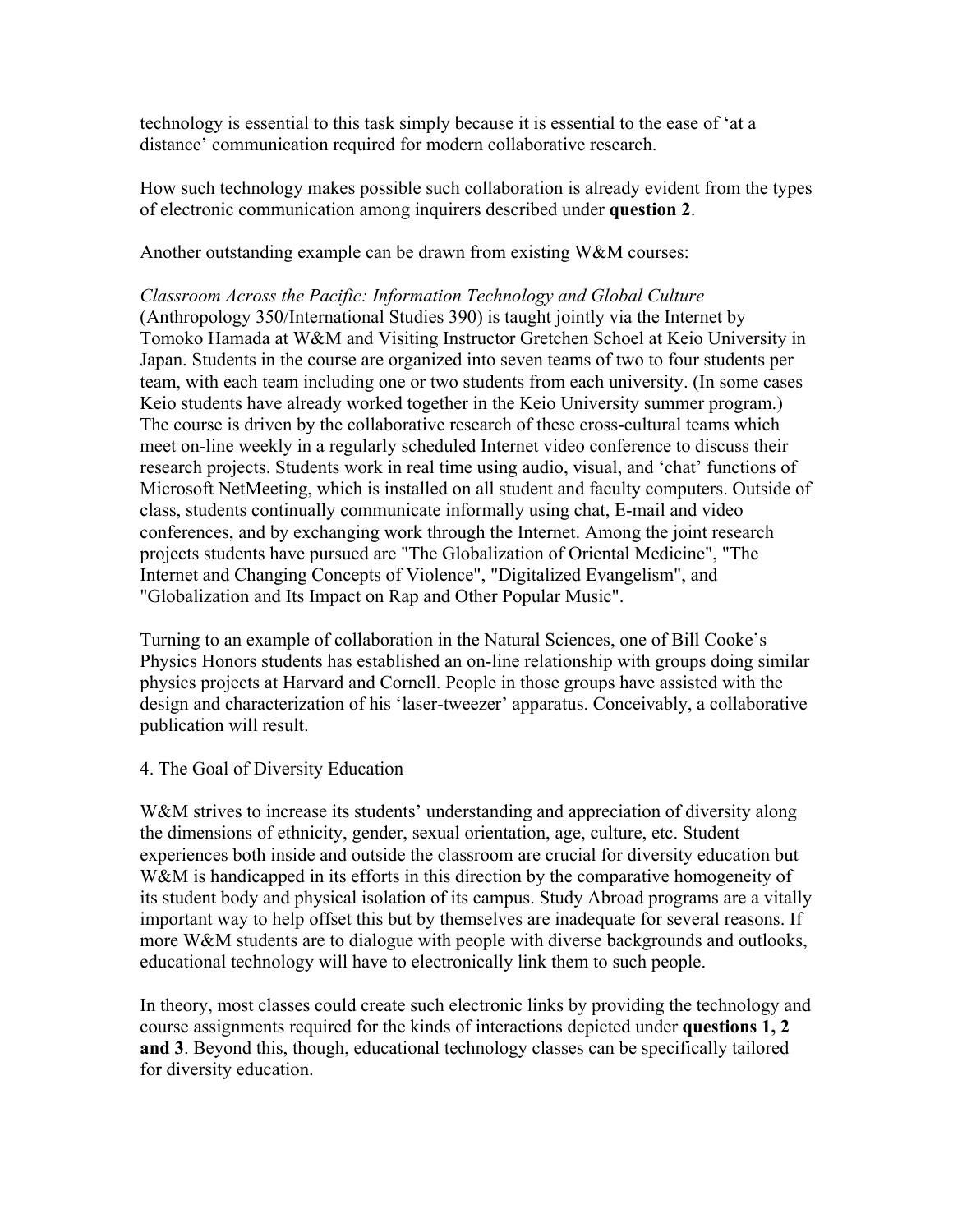The already described "Classroom Across the Pacific" illustrates how educational technology has already enhanced diversity education at W&M. Here Japanese and American students are directly involved in cross-cultural collaborative learning, with all the expected challenges of language and communication difficulties, differing individual attitudes, cultural mores, and world-views. The course has the added virtue of exploring questions of how cross-cultural issues and globalization process are represented and influenced by the Internet and other forms of information technology.

Something similar is also possible on the domestic level. For example, some predominantly white institutions are 'team-teaching' electronic courses on 'social justice' with some traditionally African American institutions. Here faculty of the two institutions co-design a course, developing a common syllabus. The course is then taught simultaneously on the two campuses and organized in such a way that students from both campuses regularly electronically interact while examining the course's issues. They exchange ideas, paper drafts, etc., with an eye to sharing their different yet overlapping perspectives. The same general model could serve for electronically linked sections of the same course at W&M and a campus in another nation, W&M and a traditional Women's college, W&M and Colleges for the deaf or blind, etc.

# **Cautions and Suggestions about using Educational Technology under Question 1:**

We strongly endorse using educational technology in the face to face learning situation for the four basic purposes just discussed. On the other hand, we see certain dangers associated with this endorsement and have some suggestions concerning them:

. Use only 'appropriate educational technology', not the sexiest or the newest. Before its appropriateness can be established, technology usually has to be around for time and experimented with. Investing great quantities of money in untried technology and becoming stuck with it, is a major technological hazard. Take the slow and steady course.

Where possible, starting with small pilot projects is wise. Experiment, for example, with a selection of the two-way interactive simulation modules which have proven promising in various disciplines.

. Even using 'appropriate educational technology' can be counterproductive. Faculty need to learn how to integrate this technology into their classes so that it serves rather than defeats their basic pedagogical purposes. Faculty misuse of appropriate technology is also a major technological hazard. Give faculty plenty of time to master its proper use.

. We should be concerned with the immediate impact of appropriate technology's failure as well as with its proven reliability. If the technology fails, is an entire lecture undeliverable? Do instructors have a "Plan B"? Face to face learning imposes a 'timeliness' completely on-line courses are free from.

. Owing to the preceding points, major resources are needed for faculty development. Buying faculty leave time for this may be the most expensive aspect of properly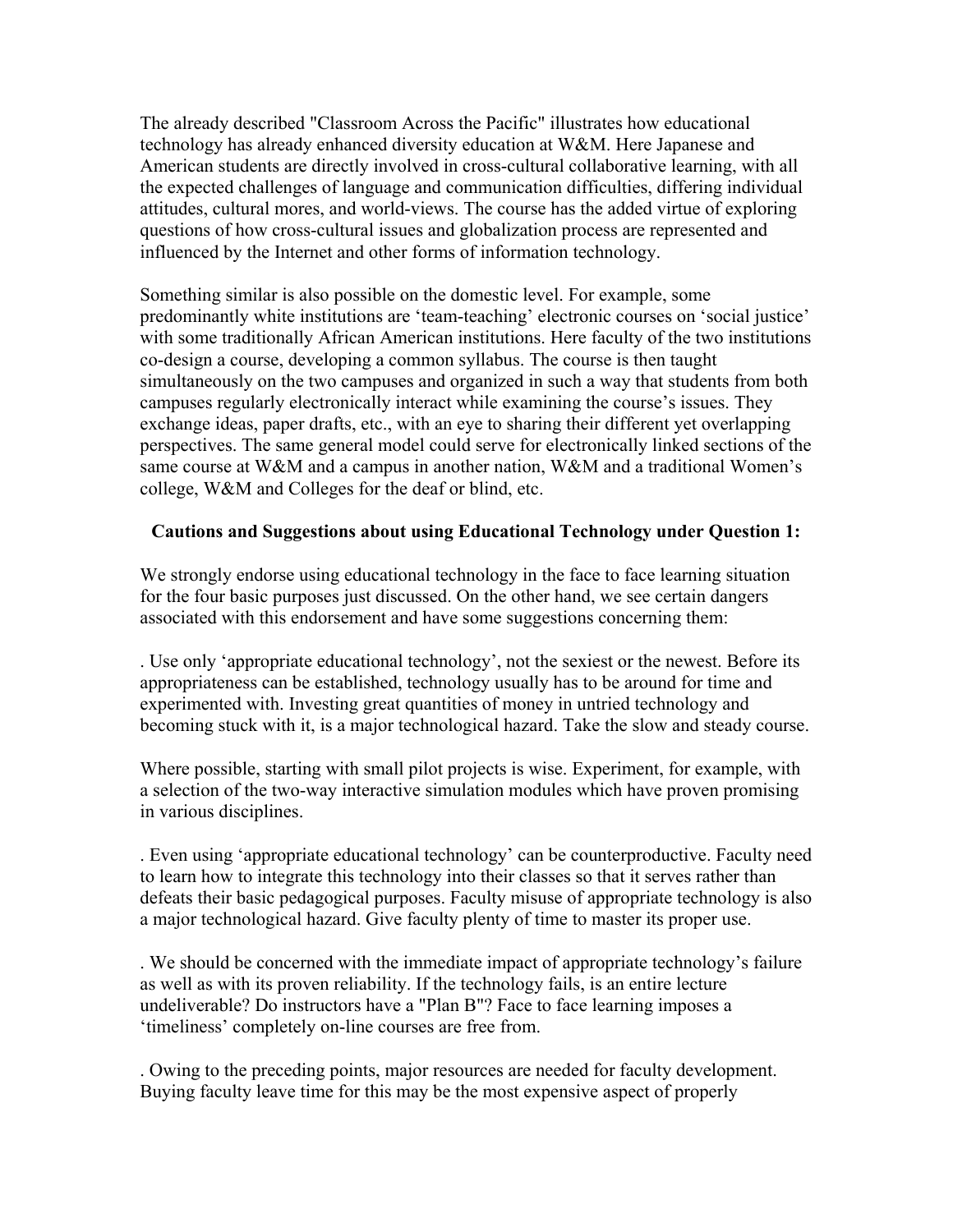integrating appropriate educational technology into classes. Trying to do this on the cheap is unlikely to succeed.

. Neither faculty development nor the actual integration of appropriate educational technology can make headway without dramatically upgrading technology support services. Special educational technology seminars, such as May Seminars or short Workshops, should probably be organized. However, individual faculty technological needs tend to be special if not unique to their own courses. Hence often one-on-one faculty-technologist training is required. Such preparation will be heavily labor intensive and costly.

. Beyond special seminars and one-on-one training, an *Electronic Central Clearinghouse* should be established so that the learning technology innovations of W&M faculty can readily circulate across the College. Perhaps it would be most useful to imitate the NYU model and set up a Web page that describes the methods and results of all the College's learning technology experiments. Such a *Clearinghouse* would have the advantage over seminars of 'any time' availability to faculty.

# **Question 2: Will we accept transfer credit of distance learning courses at**

# **other institutions and, if so, how will we evaluate them?**

Unavoidably we will unknowingly accept distance learning credit. Sometimes there are in-class and on-line sections of the same course, often taught simultaneously. Sometimes only on-line sections of a course are offered. Either way generally no distinction is made on transcripts between what is taught in-class and completely on-line. Thus Academic Advising will usually have no practical means for picking out 'distance learning' credit for transfers. (Asking all transfer students to report any 'distance learning' courses to Academic Advising might be too time-consuming.)

As for evaluating distance learning courses we have identified as such, either a minimalist (not-a-correspondence-course) guideline or a stronger (person-to-person parallelism) guideline could be employed:

**Minimalist guideline**: W&M currently rejects proposed transfer credit from 'correspondence courses' because of their suspect academic quality and integrity. In a correspondence course materials are often merely shipped to students and they ship back the completed material. There may be no other faculty-student interaction or ongoing faculty-student discussion. Also, exams in some correspondence courses might not be proctored. (Nor is there an established traditional Honor Code.) Finally, not all correspondence courses are offered by properly accredited institutions.

Presumably, if a completely on-line course isn't simply an electronic correspondence course, it must be devoid of the above drawbacks. That is, it must involve significant direct on-line faculty-student interaction or ongoing discussion/feedback; its exams must be proctored, and it must be offered by a properly accredited institution. For example, the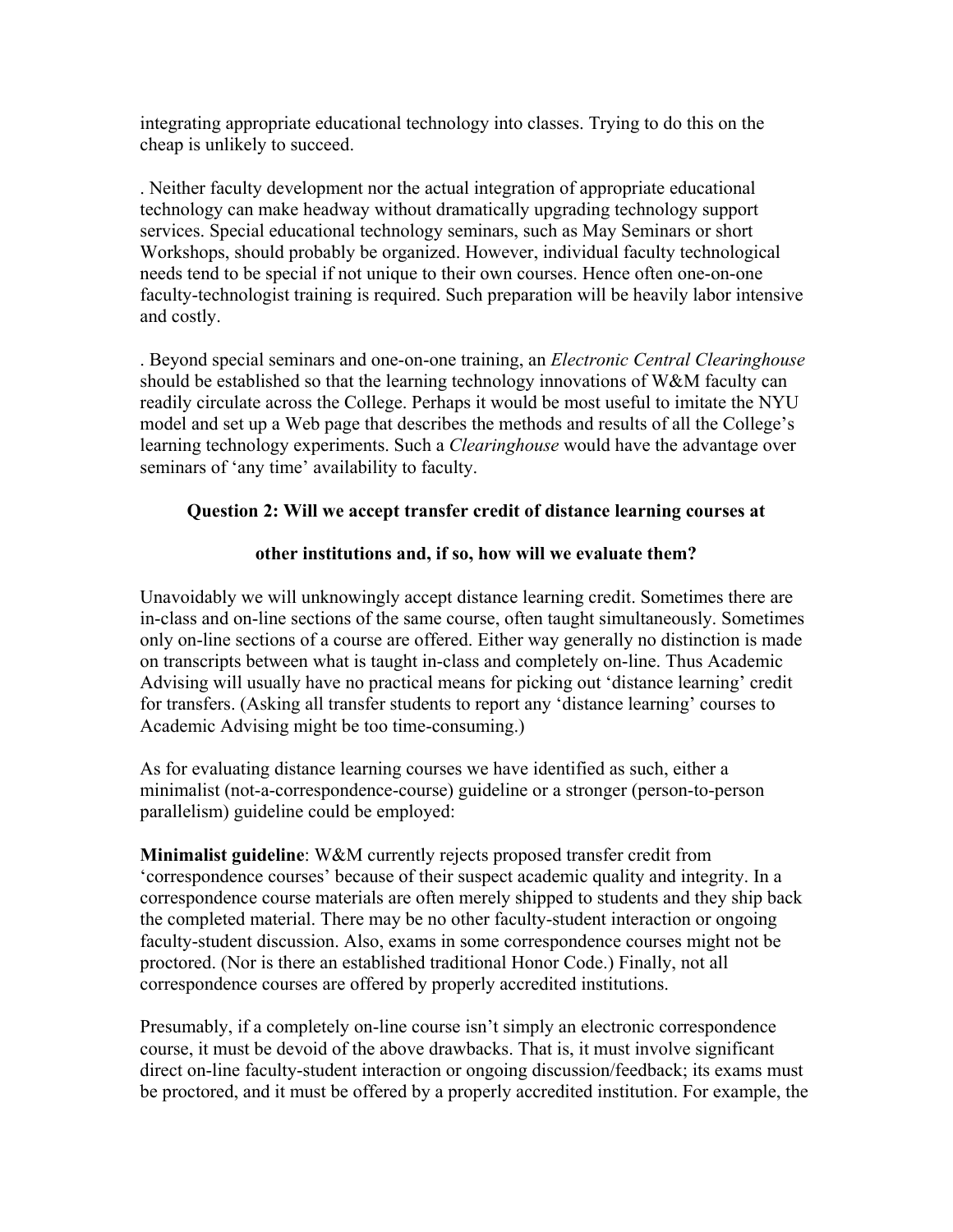University of Pennsylvania's on-line courses would meet these guidelines: Teacher and student interact electronically usually through e-mail but sometimes through phone or fax. The teacher reviews each submission or lesson and makes comments and suggestions. Exams must be administered by a qualified proctor. Qualified proctors include University of Pennsylvania faculty members or administrators, faculty members or administrators at a properly accredited institution, etc. Under the minimalist guideline, distance learning course credit would only be transferable to W&M from institutions enforcing regulations of on-line courses akin to those of University of Pennsylvania. As with all guidelines, exceptions could be made for exceptional circumstances; but those asking for the exception would have the burden of proof.

**Parallelism guideline:** At W&M we adhere to the person-to-person or direct facultystudent interaction model for teaching. Proposed transfer distance learning credit could be evaluated in terms of this model by asking to what degree the learning situation of a given distance learning class parallels that of a person-to-person learning situation. Face to face contact will be lost. But how closely does the learning situation of the distance learning course match its in-class analog?

> i) Are the distance learning course and in-class course taught by the same faculty?

ii) Do they have the same syllabus—same content and written assignments?

iii) Are their assignments evaluated by the same people—faculty or TA's?

iv) Do they have the same enrollment limits?

v) Does the amount of electronic faculty-student interaction roughly equal the amount of face to face faculty-student interaction in the in-class situation? Especially regarding individual attention in class or during office hours.

vi) Are they given the same credit, do they have the same prerequisites, and do they satisfy the same academic requirements at the homeinstitution?

What motivates putting forth this guideline is partly the desire to stick as closely as possible to the W&M person to person pedagogical ideal even when appraising transfer credit. And, ideally, we would transfer credit only from courses which at least equaled the learning situation at W&M.

Aside from that impossible ideal, however, there is another motivation for the parallelism guideline: It establishes a check on the home-institution's seriousness about the qualitycontrol of its own online courses. Minus the inevitably lost pedagogical advantages of face to face contact, its on-line courses presumably should at least match in educational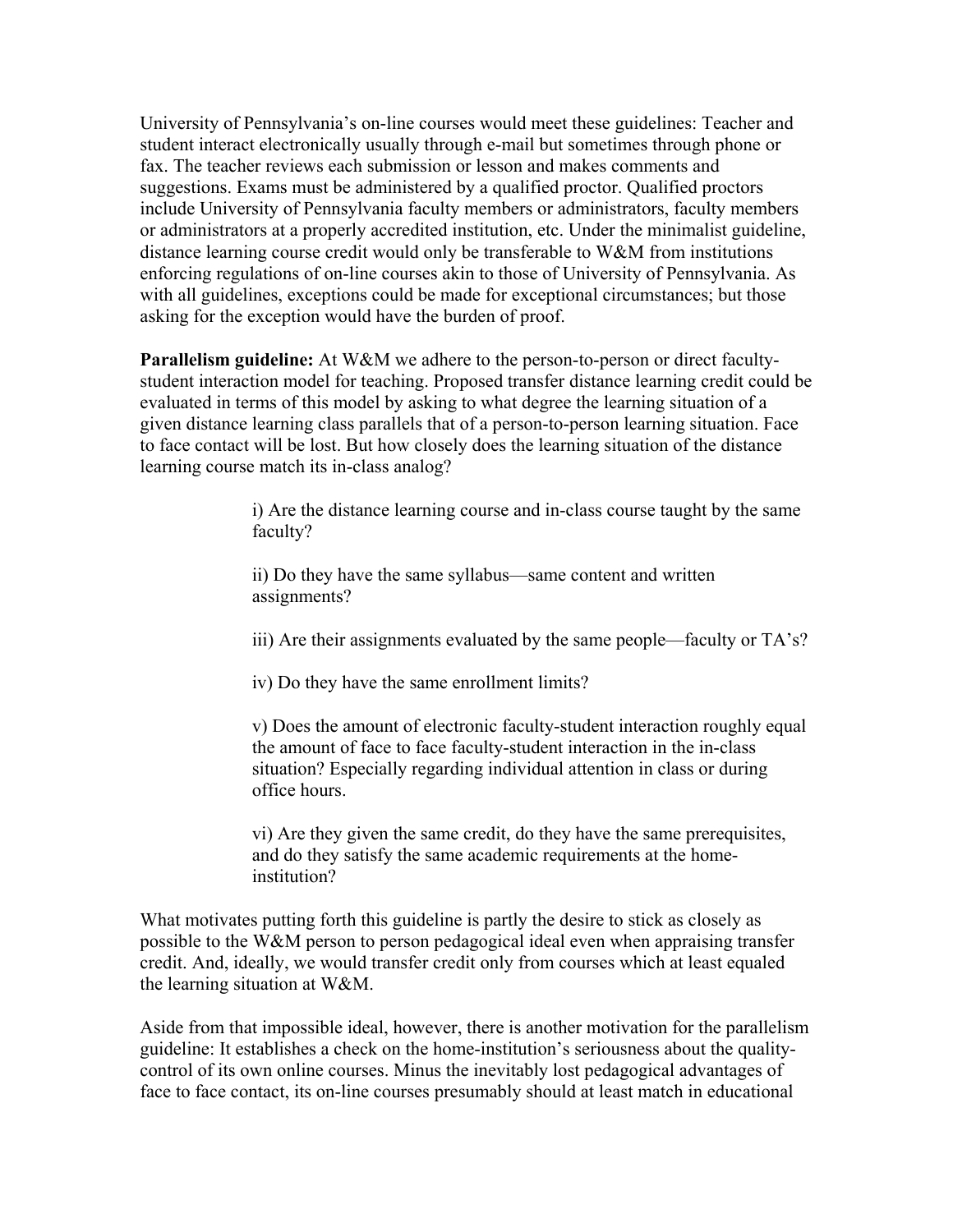quality and integrity its in-class courses. If it believes that in-class freshmen physics courses can be taught only by regular faculty, then presumably that should hold for the on-line freshmen physics classes. If it believes that in-class senior philosophy courses should require papers rather than only exams and should have an upper enrollment limit of 25, then presumably the same holds for its on-line senior philosophy courses. At any rate, there is a strong presumption for this parallelism. Maybe students learn just as much philosophy by doing solely on-line objective tests as they do from writing philosophy papers in an in-class course? Absent a pedagogical argument showing this, though, shouldn't the home-institution's quality-control of its on-line classes be questioned. Questioned, that is, even by its own standards of educational quality? Given that qualitycontrol is implicitly questionable even by its own institutional standards, furthermore, should W&M be transferring in credit from its on-line courses?

To provide a check on the educational quality of its on-line classes, Drexel University (Business School at least) strictly follows the above parallelism guideline. That is, every Drexel on-line course must have an in-class analog or section which uses the same syllabus, is taught by the same faculty, has the same enrollment cap, etc. If  $W\&M$ adopted the parallelism Guideline, we would establish a presumption against accepting transfer credit from on-line courses from institutions not governed by on-line/in-class parallelism like Drexel's. Like other presumptions, this one could be defeated. But the burden would be on proving the legitimacy of the exception.

It could be argued that neither of the above suggested guidelines is really practicable. On this view, regulating the transfer of distance learning credit is virtually impossible. We can make sure that it comes from properly accredited institutions whose general commitment to quality education we trust. But little can be done beyond this. There will be too many distance-learning courses, coming from too many institutions issuing too many transcripts with no markers for in-class and on-line credit.

Perhaps this is true. But a method of partial regulation might still be feasible. It would have the features of the EPA's fire alarm approach as distinct from the police patrol approach. Here W&M wouldn't try to determine whether all individual transcripts contained any hidden 'polluted' (unacceptable) on-line courses. Instead we would issue a general announcement that, for example, we don't accept electronic correspondence courses. Then wait and see if alarm bells go off. For instance, Academic Advising spots such a course on a transcript, incoming students mention that their credit comes from such courses, the course is on a pre-existing list of electronic correspondence courses, and so on. In effect, we don't search for such courses but if they are brought to our attention (i.e., if an alarm sounds) when students are entering the College we won't transfer the credit. Beyond a year after the student's entry, we shouldn't reject the credit. By that time students will have made academic plans assuming that the credit had been transferred and so a sort of statute of limitations should be in operation. Under such a system a significant amount of 'below standard' credit would transfer. But at least our commitment to a certain kind of educational quality would be publicized.